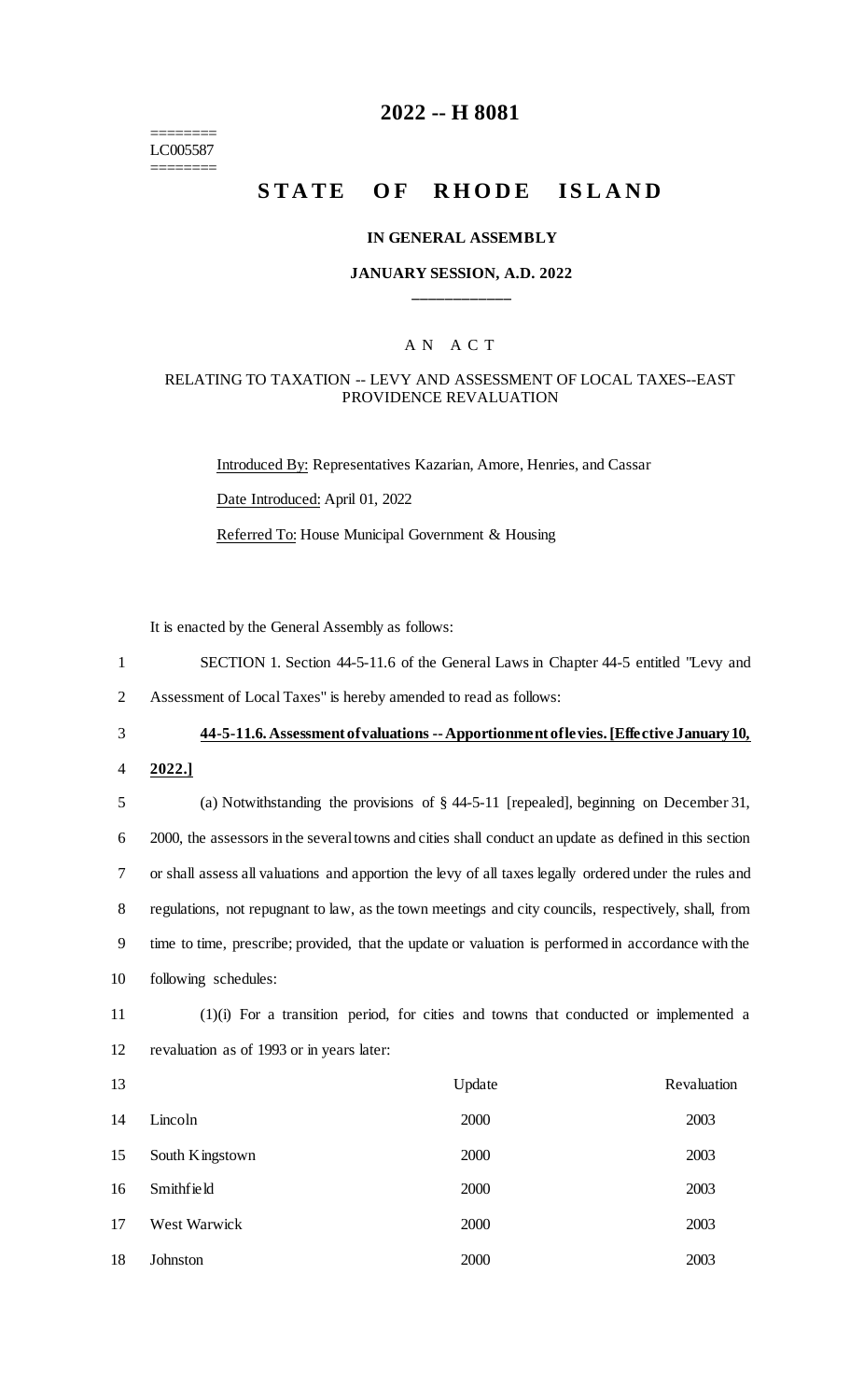| $\mathbf{1}$   | Burrillville                                                                                | 2000      |           | 2003        |  |
|----------------|---------------------------------------------------------------------------------------------|-----------|-----------|-------------|--|
| $\mathbf{2}$   | North Smithfield                                                                            | 2000      |           | 2003        |  |
| 3              | <b>Central Falls</b>                                                                        | 2000      |           | 2003        |  |
| $\overline{4}$ | North Kingstown                                                                             | 2000      |           | 2003        |  |
| 5              | Jamestown                                                                                   | 2000      |           | 2003        |  |
| 6              | North Providence                                                                            | 2001      |           | 2004        |  |
| $\tau$         | Cumberland                                                                                  | 2001      |           | 2004        |  |
| $8\,$          | <b>Bristol</b>                                                                              | 2004      |           | 2001        |  |
| 9              | Charlestown                                                                                 | 2001      |           | 2004        |  |
| 10             | East Greenwich                                                                              | 2002      |           | 2005        |  |
| 11             | Cranston                                                                                    | 2002      |           | 2005        |  |
| 12             | Barrington                                                                                  | 2002      |           | 2005        |  |
| 13             | Warwick                                                                                     | 2003      |           | 2006        |  |
| 14             | Warren                                                                                      | 2003      |           | 2006        |  |
| 15             | East Providence                                                                             | 2003      |           | 2006        |  |
| 16             | (ii) Provided that the reevaluation period for the town of New Shoreham shall be extended   |           |           |             |  |
| 17             | to 2003 and the update for the town of Hopkinton may be extended to 2007 with no additional |           |           |             |  |
| 18             | reimbursements by the state relating to the delay.                                          |           |           |             |  |
| 19             | (iii) The implementation date for this schedule is December 31, of the stated year.         |           |           |             |  |
| 20             | (iv) Those cities and towns not listed in this schedule shall continue the revaluation      |           |           |             |  |
| 21             | schedule pursuant to $\S$ 44-5-11 [repealed].                                               |           |           |             |  |
| 22             | $(2)(i)$ For the post-transition period and in years thereafter:                            |           |           |             |  |
| 23             |                                                                                             | Update #1 | Update #2 | Revaluation |  |
| 24             | Woonsocket                                                                                  | 2002      | 2005      | 2008        |  |
| 25             | Pawtucket                                                                                   | 2002      | 2005      | 2008        |  |
| 26             | Portsmouth                                                                                  | 2001      | 2004      | 2007        |  |
| 27             | Coventry                                                                                    | 2001      | 2004      | 2007        |  |
| 28             | Providence                                                                                  | 2003      | 2006      | 2009        |  |
| 29             | Foster                                                                                      | 2002      | 2005      | 2008        |  |
| 30             | Middletown                                                                                  | 2002      | 2005      | 2008        |  |
| 31             | Little Compton                                                                              | 2003      | 2006      | 2009        |  |
| 32             | Scituate                                                                                    | 2003      | 2006      | 2009        |  |
| 33             | Westerly                                                                                    | 2003      | 2006      | 2009        |  |
| 34             | West Greenwich                                                                              | 2004      | 2007      | 2010        |  |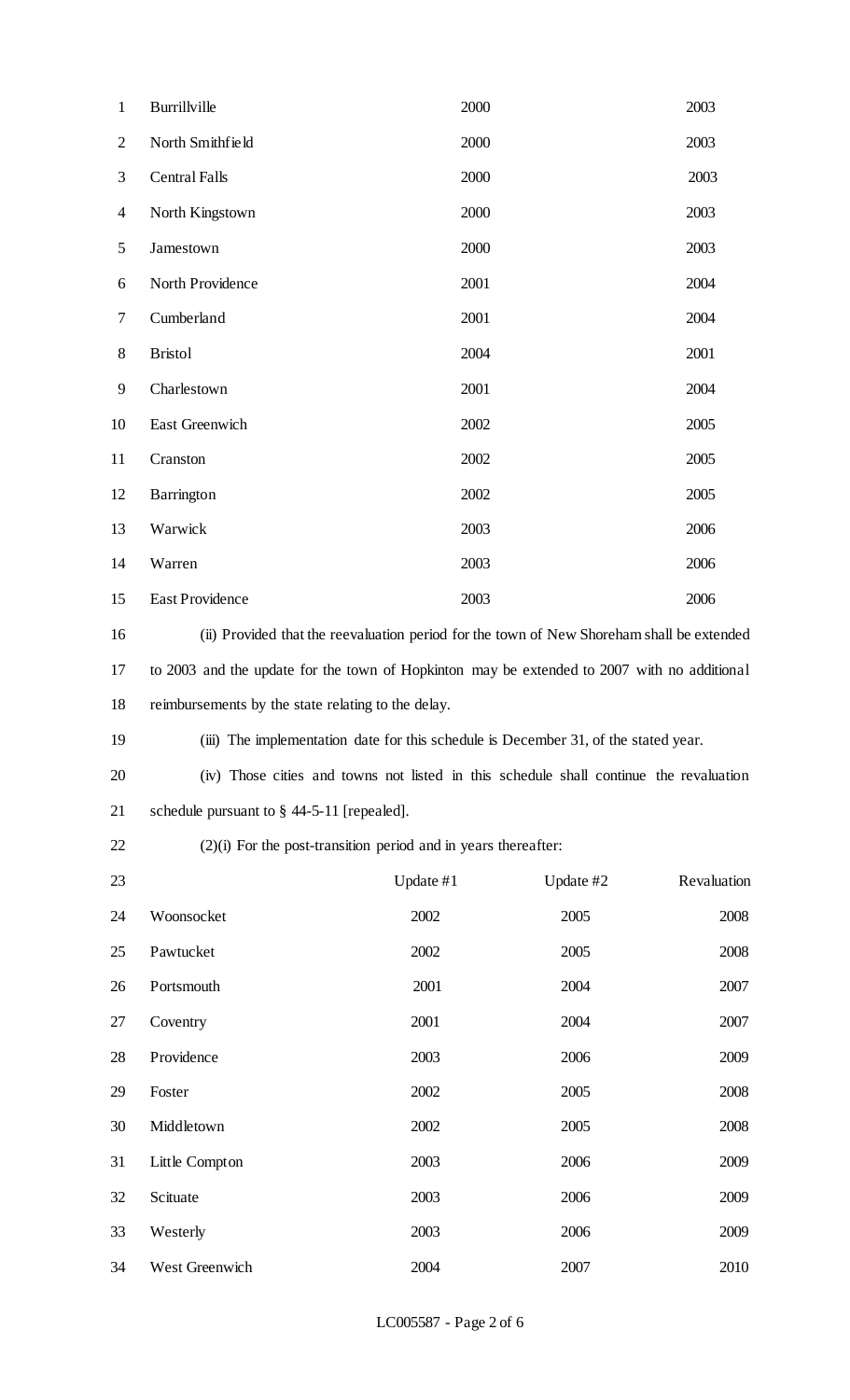| $\mathbf{1}$   | Glocester              | 2004 | 2007 | 2010 |
|----------------|------------------------|------|------|------|
| $\mathbf{2}$   | Richmond               | 2004 | 2007 | 2010 |
| 3              | <b>Bristol</b>         | 2004 | 2007 | 2010 |
| $\overline{4}$ | Tiverton               | 2005 | 2008 | 2011 |
| $\mathfrak s$  | Newport                | 2005 | 2008 | 2011 |
| 6              | New Shoreham           | 2006 | 2009 | 2012 |
| 7              | Narragansett           | 2005 | 2008 | 2011 |
| $8\,$          | Exeter                 | 2005 | 2008 | 2011 |
| 9              | Hopkinton              | 2007 | 2010 | 2013 |
| 10             | Lincoln                | 2006 | 2009 | 2012 |
| 11             | South Kingstown        | 2006 | 2009 | 2012 |
| 12             | Smithfield             | 2006 | 2009 | 2012 |
| 13             | West Warwick           | 2006 | 2009 | 2012 |
| 14             | Johnston               | 2006 | 2009 | 2012 |
| 15             | Burrillville           | 2006 | 2009 | 2012 |
| 16             | North Smithfield       | 2006 | 2009 | 2012 |
| 17             | <b>Central Falls</b>   | 2006 | 2009 | 2012 |
| 18             | North Kingstown        | 2006 | 2009 | 2012 |
| 19             | Jamestown              | 2006 | 2009 | 2012 |
| 20             | North Providence       | 2007 | 2010 | 2013 |
| 21             | Cumberland             | 2007 | 2010 | 2013 |
| 22             | Charlestown            | 2007 | 2010 | 2013 |
| 23             | East Greenwich         | 2008 | 2011 | 2014 |
| 24             | Cranston               | 2008 | 2011 | 2014 |
| 25             | Barrington             | 2008 | 2010 | 2014 |
| 26             | Warwick                | 2009 | 2012 | 2015 |
| 27             | Warren                 | 2009 | 2012 | 2016 |
| 28             | <b>East Providence</b> | 2009 | 2012 | 2015 |

 (ii) The implementation date for the schedule is December 31 of the stated year. Upon the completion of the update and revaluation according to this schedule, each city and town shall conduct a revaluation within nine (9) years of the date of the prior revaluation and shall conduct an update of real property every three (3) years from the last revaluation. Provided, that for the town of Bristol, the time for the first statistical update following the 2010 revaluation shall be extended from 2013 to 2014 and said statistical update shall be based on valuations as of December 31, 2014,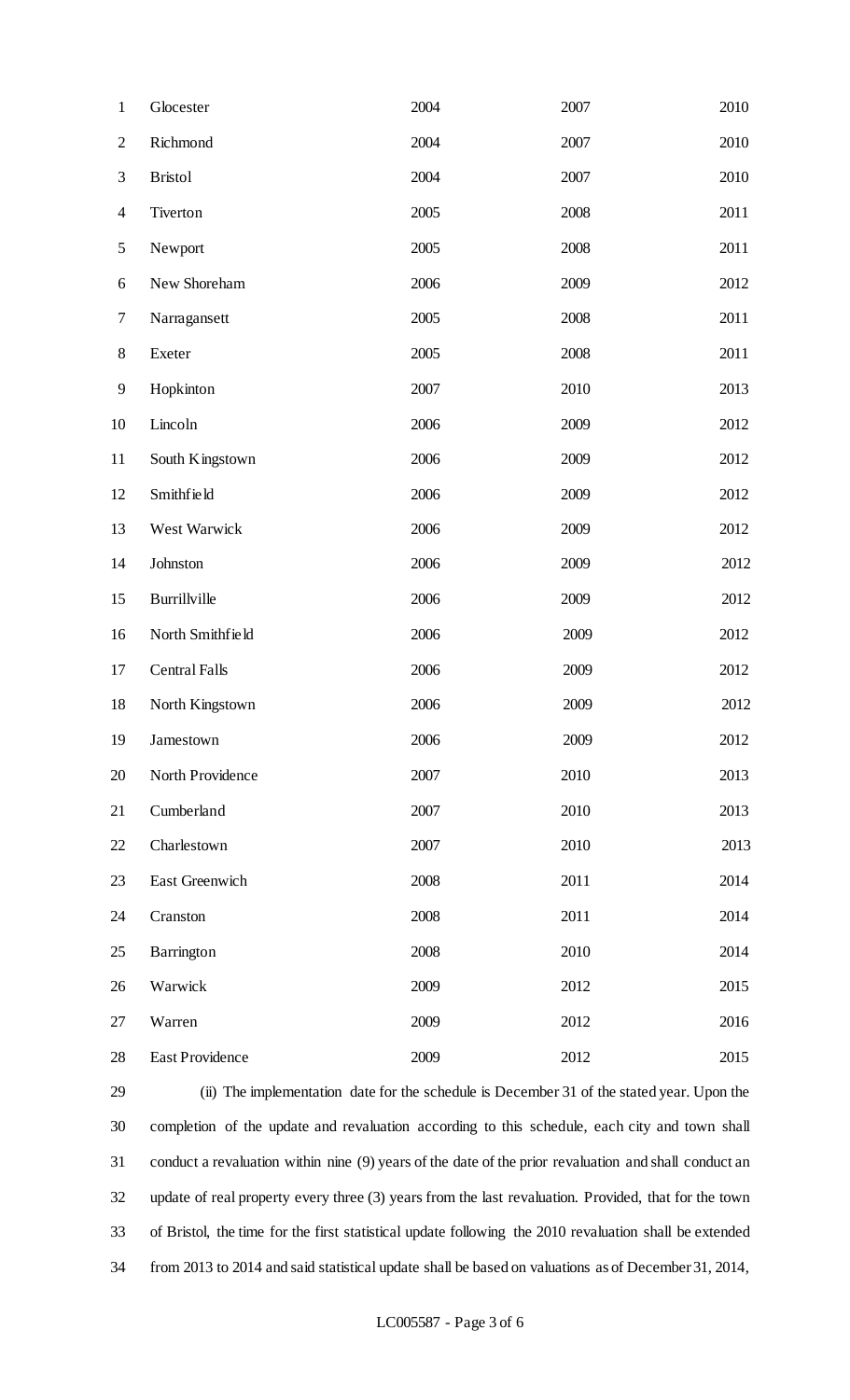and the first revaluation following the December 31, 2014, and 2015 statistical revaluation shall be extended from 2016 to 2019 and said revaluation shall be based on valuations as of December 31, 2018, and, that for the city of Woonsocket, the time of the first statistical update following the 2017 revaluation shall be extended from 2020 to 2021, and the statistical update shall be based on the valuations as of December 31, 2021. Provided that for the city of East Providence, the revaluation period as of the December 31, 2021, assessment date shall be extended to the December 31, 2022, assessment date, with no additional reimbursements by the state relating to the delay. (iii) Cities and towns shall not change the assessment of any property based on the purchase price of the property after a transfer occurs except in accordance with a townwide or citywide

 revaluation or update schedule; provided that, this prohibition shall not apply to completed new real estate construction.

 (b) No later than February 1, 1998, the director of the department of revenue shall promulgate rules and regulations consistent with the provisions of this section to define the requirements for the updates that shall include, but not be limited to:

(1) An analysis of sales;

(2) A rebuilding of land value tables;

(3) A rebuilding of cost tables of all improvement items; and

 (4) A rebuilding of depreciation schedules. Upon completion of an update, each city or town shall provide for a hearing and/or appeal process for any aggrieved person to address any issue that arose during the update.

 (c) The costs incurred by the towns and cities for the first update shall be borne by the state in an amount not to exceed twenty dollars (\$20.00) per parcel. The costs incurred by the towns and cities for the second update shall be borne eighty percent (80%) by the state (in an amount not to exceed sixteen dollars (\$16.00) per parcel) and twenty percent (20%) by the town or city, and in the third update and thereafter, the state shall pay sixty percent (60%) of the update (not to exceed twelve dollars (\$12.00) per parcel) and the town or city shall pay forty percent (40%); provided, that for the second update and in all updates thereafter, that the costs incurred by any city or town that is determined to be a distressed community pursuant to § 45-13-12 shall be borne eighty percent (80%) by the state and twenty percent (20%) by the city or town for all updates required by this section.

 (d) The office of municipal affairs, after consultation with the League of Cities and Towns and the Rhode Island Assessors' Association, shall recommend adjustments to the costs formula described in subsection (c) of this section based upon existing market conditions.

(e) Any property that is either exempt from the local property tax pursuant to § 44-3-3 or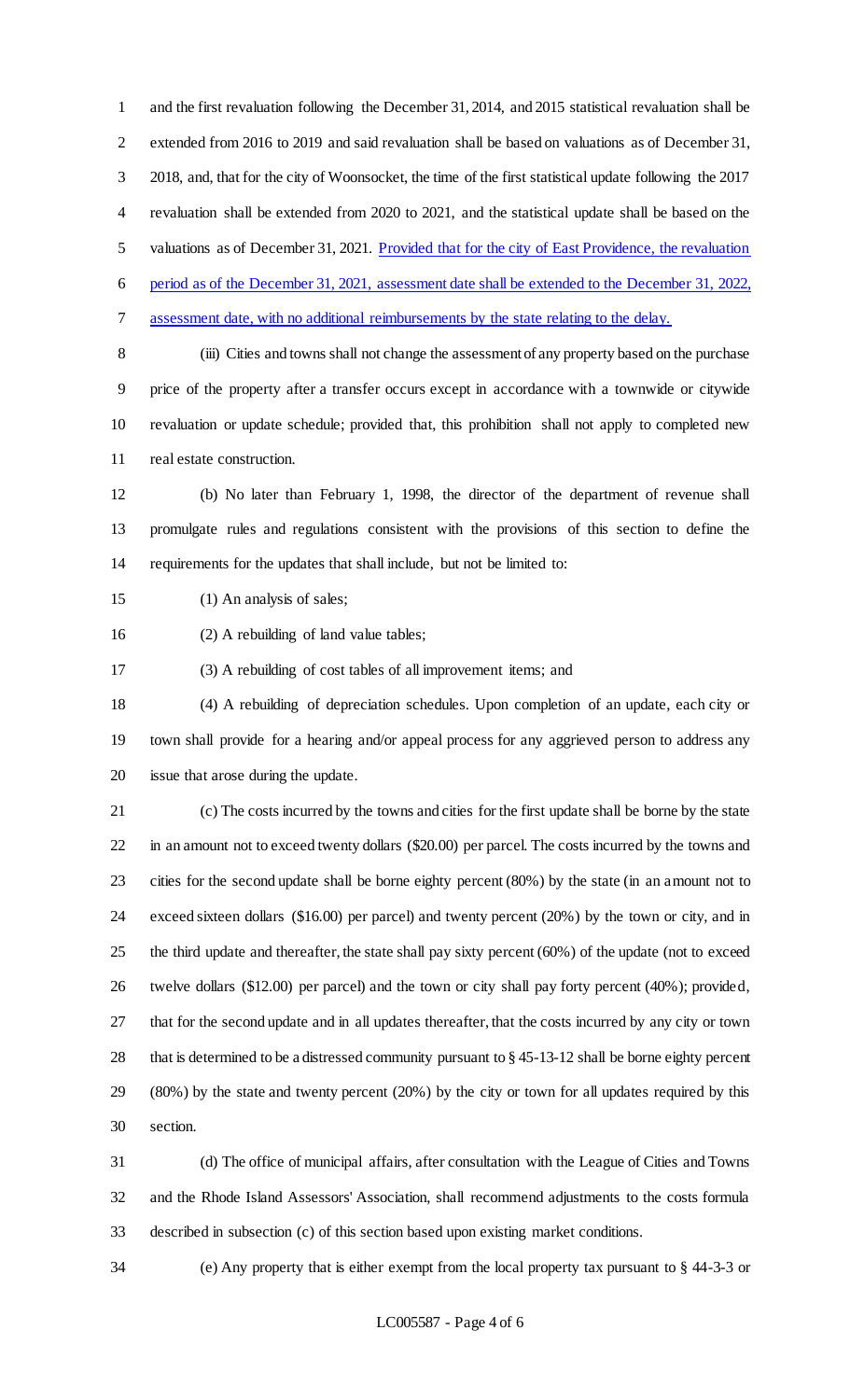pays a city or town an amount in lieu of taxes is not required to have its values updated pursuant to this section and the property is not eligible for the reimbursement provisions of subsection (c) of this section. However, those properties that are exempt from taxation and are eligible for state appropriations in lieu of property tax under the provisions of § 45-13-5.1 are eligible for state reimbursement pursuant to subsection (c) of this section, provided, that these properties were revalued as part of that city or town's most recent property revaluation.

 (f) No city or town is required to conduct an update pursuant to this section unless the state has appropriated sufficient funds to cover the state's costs as identified in subsection (c) of this section.

 (g) Any city or town that fails to conduct an update or revaluation as required by this section, or requests and receives an extension of the dates specified in this section, shall receive the same amount of state aid under §§ 45-13-1, 45-13-5.1, and 45-13-12 in the budget year for which the new values were to apply as the city or town received in state aid in the previous budget year; provided, however, if the new year's entitlement is lower than the prior year's entitlement, the lower amount applies, except for the town of New Shoreham for the fiscal year 2003.

 (h) Any bill or resolution to extend the dates for a city or town to conduct an update or revaluation must be approved by a two-thirds (⅔) majority of both houses of the general assembly. SECTION 2. This act shall take effect upon passage.

#### ======== LC005587 ========